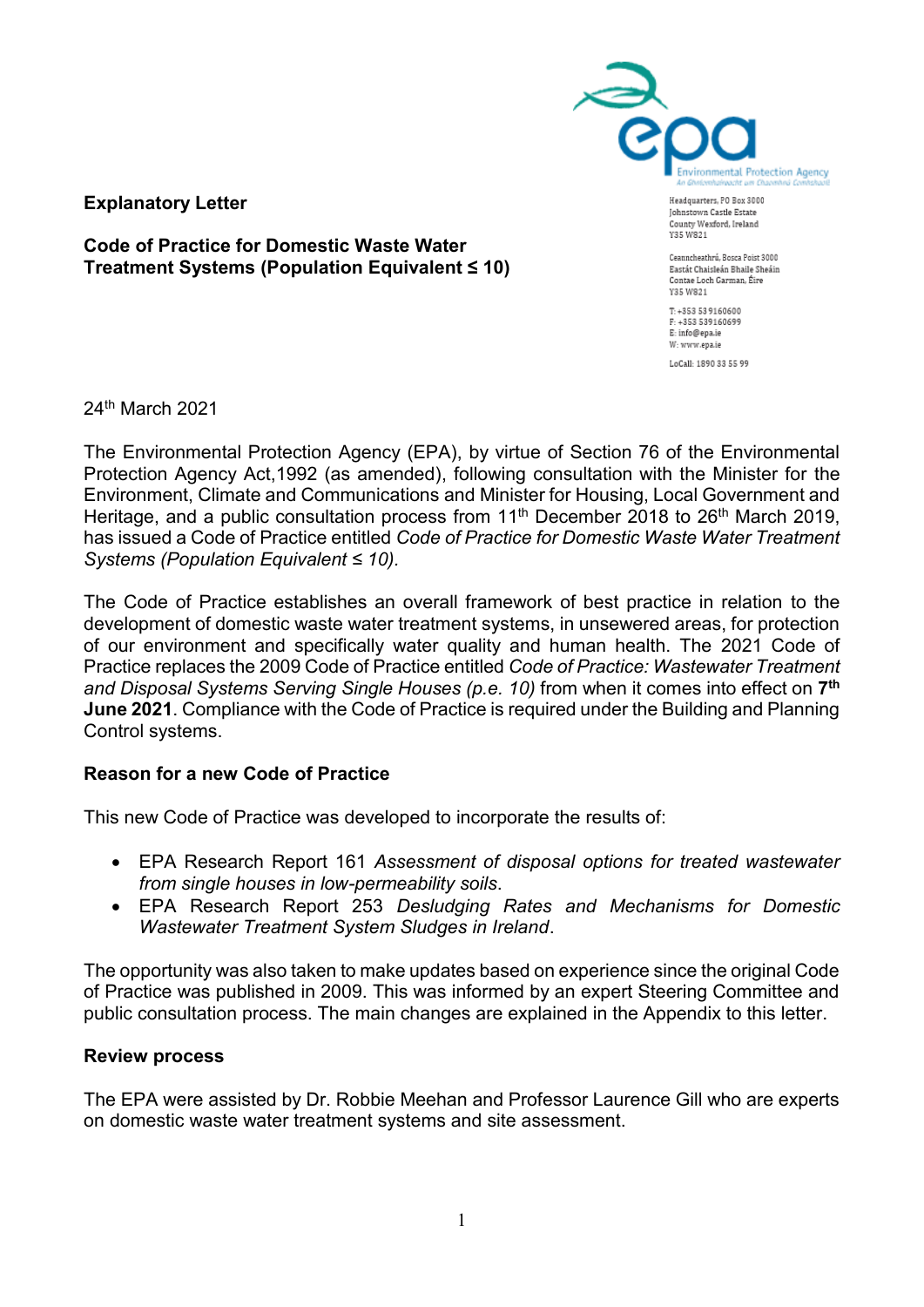

The preparation of the new Code of Practice was overseen by a Steering Committee, chaired by the EPA, with representatives from: Department of Housing, Local Government and Heritage; City and County Management Association; Trinity College Dublin; Irish Onsite Wastewater Association and Irish Water Treatment Association.

The new Code of Practice was issued for public consultation from 11 December 2018 to 26 March 2019. The EPA received 37 submissions containing approximately 500 individual comments. These were all considered and the Code of Practice adapted where appropriate. A separate document is being issued setting out how the comments were addressed.

## **Transition between the 2009 Code of Practice and 2021 Code of Practice**

The 2021 *Code of Practice for Domestic Waste Water Treatment Systems (Population*  Equivalent ≤ 10) applies to site assessments and subsequent installations carried out on or after **7 th June 2021**.

The 2009 *Code of Practice Wastewater Treatment and Disposal Systems Serving Single Houses (p.e. ≤ 10)* may continue to be used for site assessments and subsequent installations commenced before **7 th June 2021** or where planning permission has been applied for before that date.

# **Availability**

The 2021 Code of Practice is available free of change on the EPA website at: [http://www.epa.ie/water/wastewater/guidance/cop/.](http://www.epa.ie/water/wastewater/guidance/cop/)

Hardcopies can be obtained by contacting the EPA Publications Office, PO Box 3000, Johnstown Castle Estate, Wexford, 053-9160600, [publications@epa.ie.](mailto:publications@epa.ie)

## **Further information**

The EPA will arrange presentations on the Code of Practice during the transition period before it comes into effect. These will be web-based events. Please email [D.Inspections@epa.ie](mailto:D.Inspections@epa.ie) if you wish to be notified of these events.

Yours sincerely,

Tom Rya.

 $\overline{\phantom{a}}$  , and the set of the set of the set of the set of the set of the set of the set of the set of the set of the set of the set of the set of the set of the set of the set of the set of the set of the set of the s Dr Tom Ryan, Director, Office of Environmental Enforcement, Environmental Protection Agency.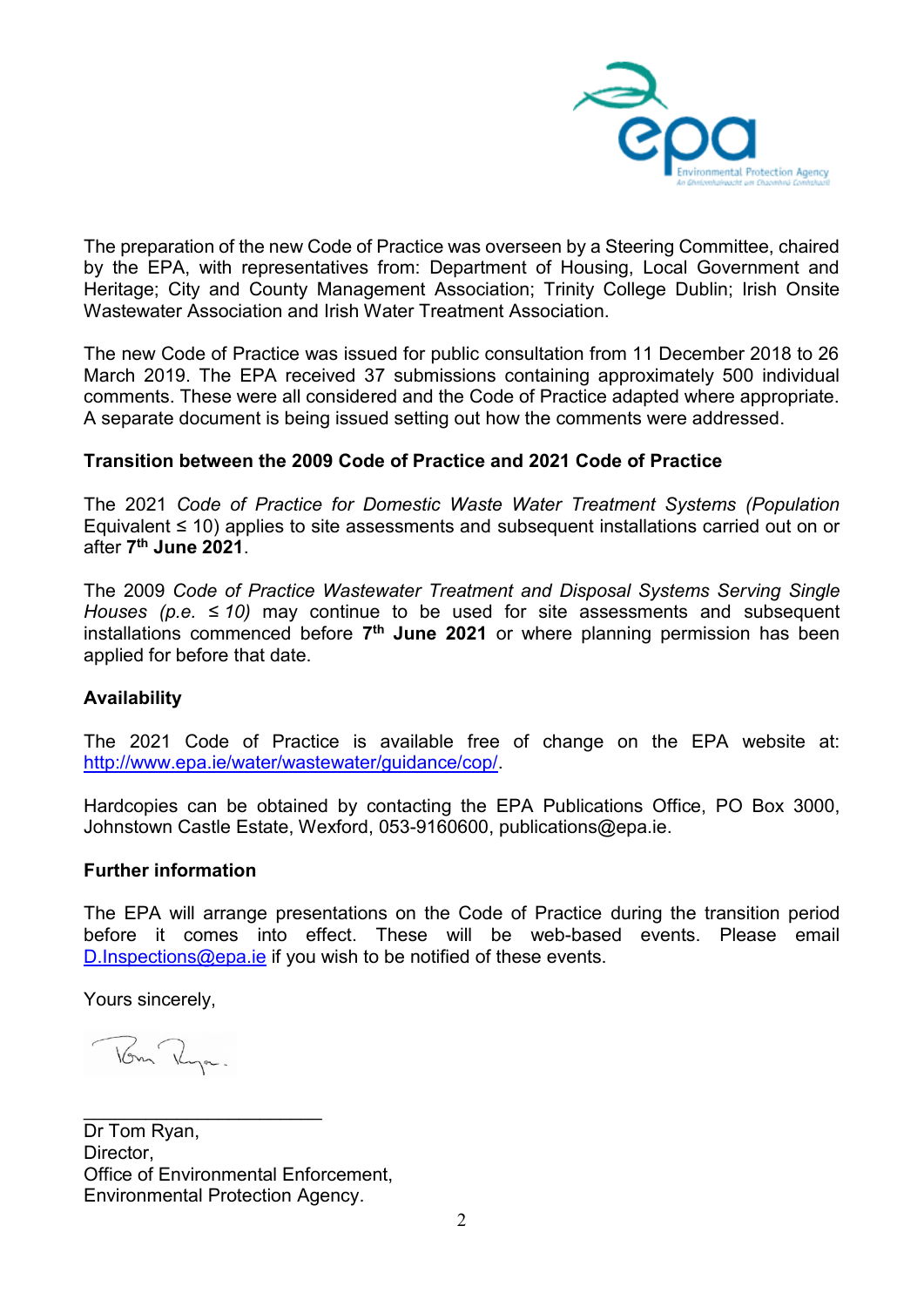

# **Appendix: Changes between the 2009 Code of Practice and 2021 Code of Practice**

**T**he 2021 Code of Practice was developed to incorporate the results of:

- EPA Research Report 161 *Assessment of disposal options for treated wastewater from single houses in low-permeability soils*.
- EPA Research Report 253 *Desludging Rates and Mechanisms for Domestic Wastewater Treatment System Sludges in Ireland*.

The opportunity was also taken to make updates based on experience since the original Code of Practice was published in 2009. This was informed by an expert Steering Committee and public consultation process.

The most significant changes are:

- **Additional options in low permeability soils**: The maximum allowable percolation value for domestic waste water treatment systems discharging effluent to ground was 75 (at the point of infiltration) under the 2009 Code. Low permeability soils not meeting this limit were unsuitable. The 2021 Code provides two new options for low permeability soils:
	- o **Drip dispersal**: These are pressurised systems that release effluent through a network of pipes just beneath the surface. They can be used in low permeability soils up to a percolation value of 120. They are specialised systems that require expert design and installation and increased maintenance.
	- o **Low-pressure pipe distribution**: These are pressurised systems that release waste water through pipes laid in shallow trenches beneath the surface. They can be used in low permeability soils up to a percolation value of 90.
- **Willow bed evapotranspiration systems**: These can be used for secondary treatment of effluent. They are large, sealed basins planted with willow. Monitoring of full-scale systems found that full evapotranspiration was not achieved so discharge of final effluent to ground will require an offset tertiary soil polishing filter.
- **De-sludging calculator:** The 2009 Code recommended septic tanks should be desludged (i.e. pumped out by an authorised contractor) annually. The 2021 Code provides a table for working out the de-sludging frequency based on the number of people in the house and the size of the tank, e.g. every four years for a three-person house with a  $3.5 \,\mathrm{m}^3$  septic tank.

There have been numerous changes to address other technical matters, bring references to legislation and standards up to date and improve layout and readability. It is not possible to list all those changes. However, the following table highlights as many as possible by chapter and is intended as a guide for professionals in particular. The 2021 Code should be referred to in full for complete details.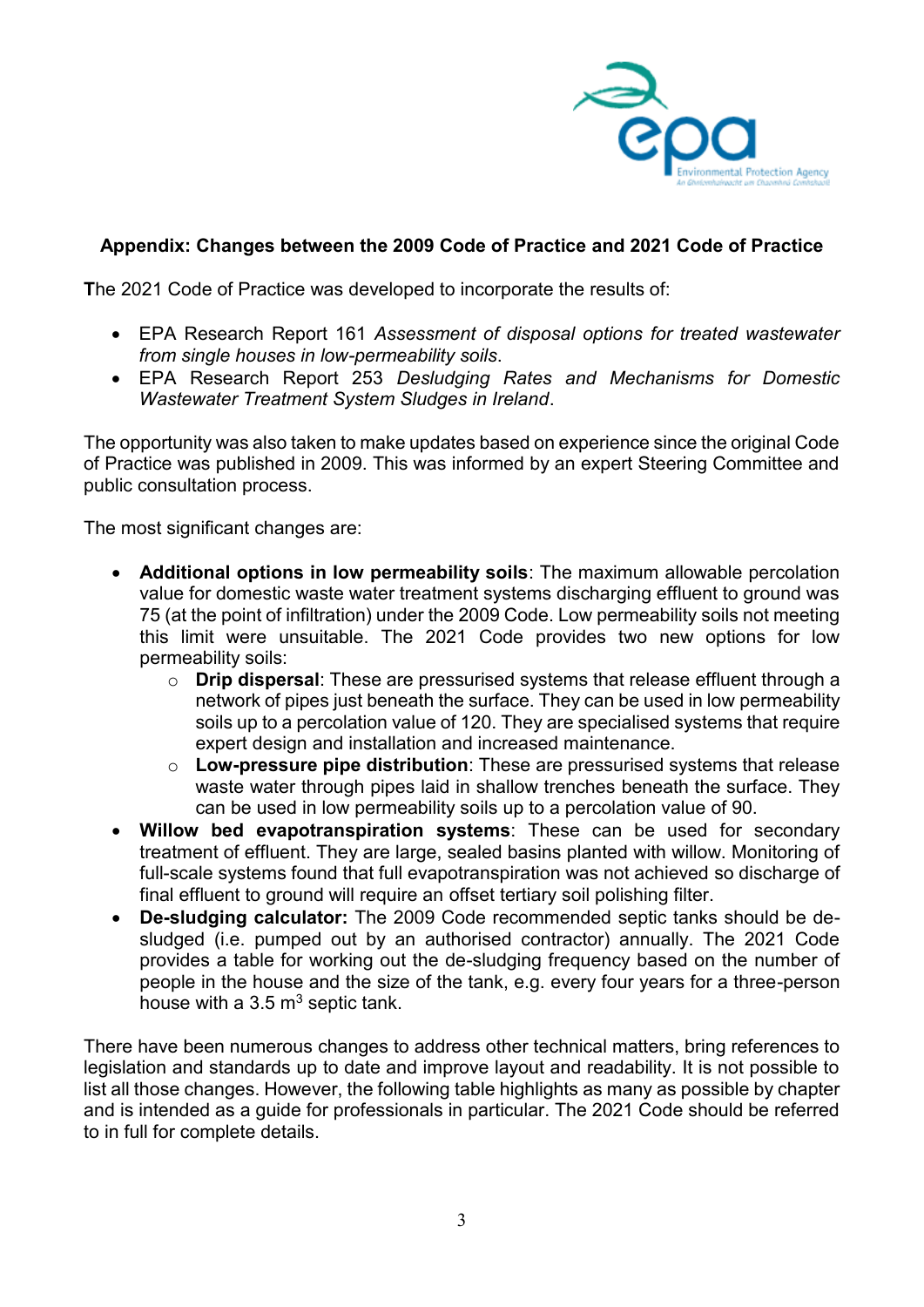

| <b>Section</b> | Change                                                                                                                                                                                                                                                                                                                      |
|----------------|-----------------------------------------------------------------------------------------------------------------------------------------------------------------------------------------------------------------------------------------------------------------------------------------------------------------------------|
| <b>Title</b>   | The document title refers to 'Domestic Waste Water Treatment                                                                                                                                                                                                                                                                |
|                | Systems' as this term was brought in and legally defined in the                                                                                                                                                                                                                                                             |
|                | Water Services Act when it was amended in 2012.                                                                                                                                                                                                                                                                             |
| Chapter 1      | Section 1.3 consolidates references to circumstances where                                                                                                                                                                                                                                                                  |
|                | variances to the Code may be permissible. There have been some                                                                                                                                                                                                                                                              |
|                | amendments to the text in particular to expand on consideration of                                                                                                                                                                                                                                                          |
|                | new and innovative products and technologies.<br>This covers the policy and legal background.                                                                                                                                                                                                                               |
| Chapter 2      |                                                                                                                                                                                                                                                                                                                             |
|                | Section 2.5 covers the amendment of the Water Services Act and<br>associated Regulations in 2012-13 which brought in requirements for<br>how homeowners operate domestic waste water treatment systems<br>and the associated system for registration, inspection and<br>enforcement. These are elaborated on in Chapter 12. |
|                | [In the 2009 Code, Chapter 2 is the references section. The references<br>section is towards the back of the 2021 Code.]                                                                                                                                                                                                    |
| Chapter 3      | This covers waste water characteristics and loading.                                                                                                                                                                                                                                                                        |
|                | Section 1.3 covers antimicrobial resistance.                                                                                                                                                                                                                                                                                |
|                | Section 3.3 sets out how the design waste water load should be<br>established based on the maximum population that can inhabit the<br>premises (PE) based in turn on the number of bedrooms.                                                                                                                                |
|                | Section 3.4 covers minimising waste water including requirements for<br>grey water recovery systems.                                                                                                                                                                                                                        |
|                | [In the 2009 Code, Chapter 3 is the definitions section. Definitions are<br>provided in the Glossary towards the back of the 2021 Code.]                                                                                                                                                                                    |
| Chapter 4      | This refers to the latest standards under S.R. 66 and the EN12566<br>series. The text has been shortened. The standards should be<br>referred to for full details of requirements.                                                                                                                                          |
|                | [Chapter 4 in the 2009 Code covered waste water characteristics, this<br>is covered in Chapter 3 of the 2021 Code.]                                                                                                                                                                                                         |
| Chapter 5      | This covers site characterisation methodology.                                                                                                                                                                                                                                                                              |
|                |                                                                                                                                                                                                                                                                                                                             |
|                | The percolation test terminology has changed from T-test and P-test<br>to subsurface and surface test to reflect that it is only the position of<br>the test that differs, the methodology is the same. This is a terminology<br>change only, it does not affect how the tests are completed.                               |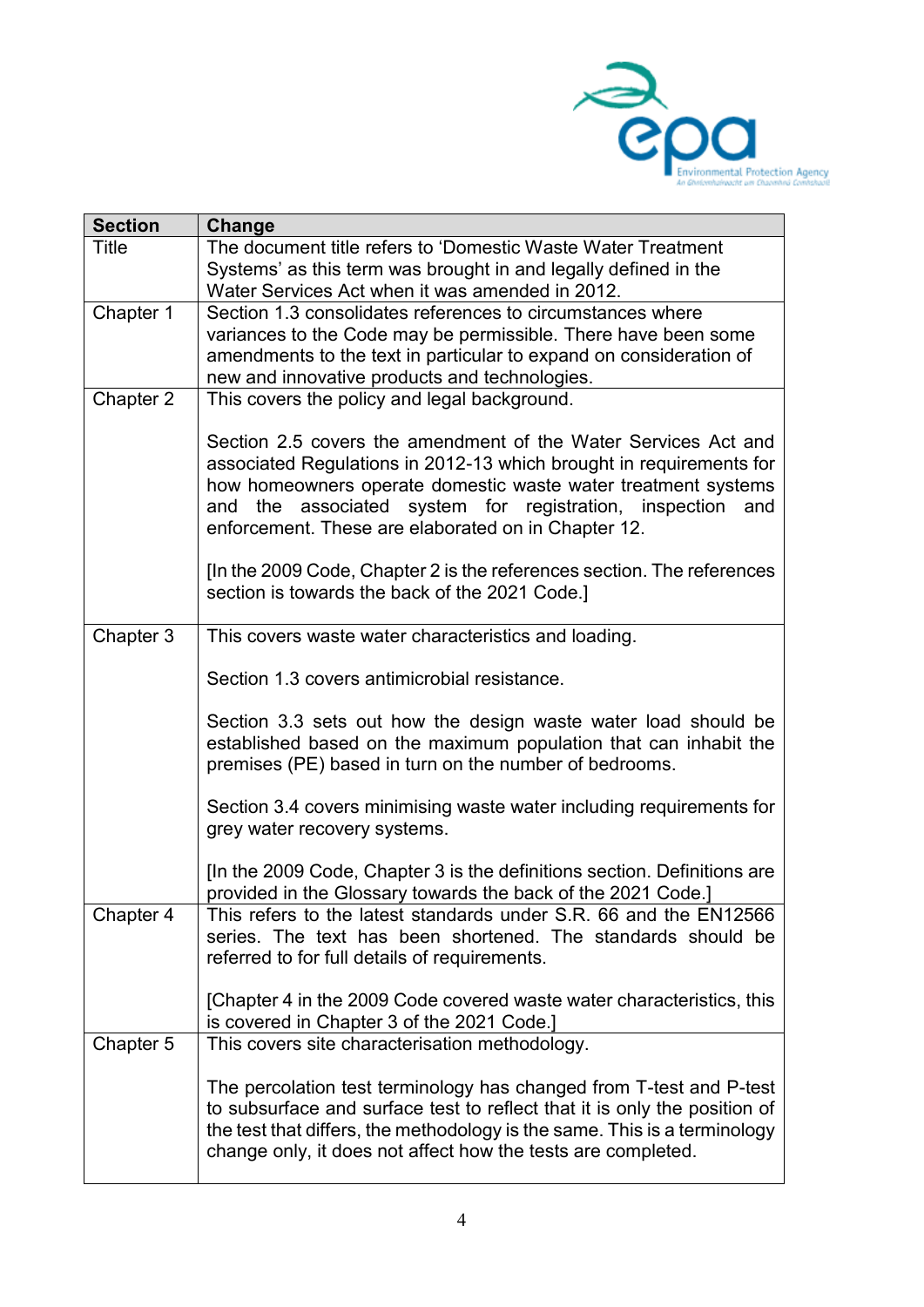

|           | An Ghniomhaireacht um Chaomhni                                                                                                                                                                                                                                                                                                                                                                                                                                                                             |
|-----------|------------------------------------------------------------------------------------------------------------------------------------------------------------------------------------------------------------------------------------------------------------------------------------------------------------------------------------------------------------------------------------------------------------------------------------------------------------------------------------------------------------|
|           | The text has been changed to refer to the low-pressure pipe<br>distribution and drip dispersal systems introduced under the 2021<br>Code.                                                                                                                                                                                                                                                                                                                                                                  |
|           | [The percolation test methodology has also been amended to allow it<br>to extent to a percolation value of 120 as is permissible using drip<br>dispersal. This is reflected in the Appendix D where the percolation<br>test is set out in more detail.]                                                                                                                                                                                                                                                    |
|           | [Chapter 5 in the 2009 Code covered standards and treatment system<br>performance, this is covered in Chapter 4 of the 2021 Code.]                                                                                                                                                                                                                                                                                                                                                                         |
| Chapter 6 | This is a new chapter which covers determining site suitability and<br>selecting the appropriate domestic waste water treatment system. It<br>is the most significant layout change in the 2021 Code and was<br>completed to consolidate all the site characterisation criteria (slope,<br>separation distances, unsaturated soil depth, percolation test results)<br>in one chapter.                                                                                                                      |
|           | Section 6.3 consolidates the minimum separation distances. A<br>separation distance of 25m is specified for free water surface<br>constructed wetlands to neighbouring dwelling houses.                                                                                                                                                                                                                                                                                                                    |
|           | Section 6.4 consolidates the minimum unsaturated soil and/or subsoil<br>depth requirements. These are the same as the 2009 Code except<br>provision is made for lesser depths for drip dispersal systems in low<br>permeability soils and infiltration areas following tertiary systems<br>where certain levels of E.coli treatment is achieved. Infiltration areas<br>for other tertiary systems require the same depths of unsaturated<br>soil/subsoil as polishing filters following secondary systems. |
|           | Section 6.5 covers the interpretation of percolation test results.<br>Provision has been made for low-pressure pipe distribution and drip<br>dispersal systems. These requirements are the same as the 2009<br>Code otherwise although the text has been edited to improve<br>readability.                                                                                                                                                                                                                 |
|           | Section 6.6 provides guidance on choosing a domestic waste water<br>treatment system in the event the site is suitable.                                                                                                                                                                                                                                                                                                                                                                                    |
|           | Section 6.4 provides that site improvement works may potentially be<br>suitable if 0.5m of unsaturated soil and/or subsoil is unavailable. The<br>site must be proven as able to assimilate the waste water loadings<br>from the relevant dwelling in such cases.                                                                                                                                                                                                                                          |
|           | Section 6.4 and 6.5 (refer also Figure 1.1) provide that site<br>improvement works may be possible in certain limited circumstances.<br>Site improvements are covered further in Section 6.7. Pre-                                                                                                                                                                                                                                                                                                         |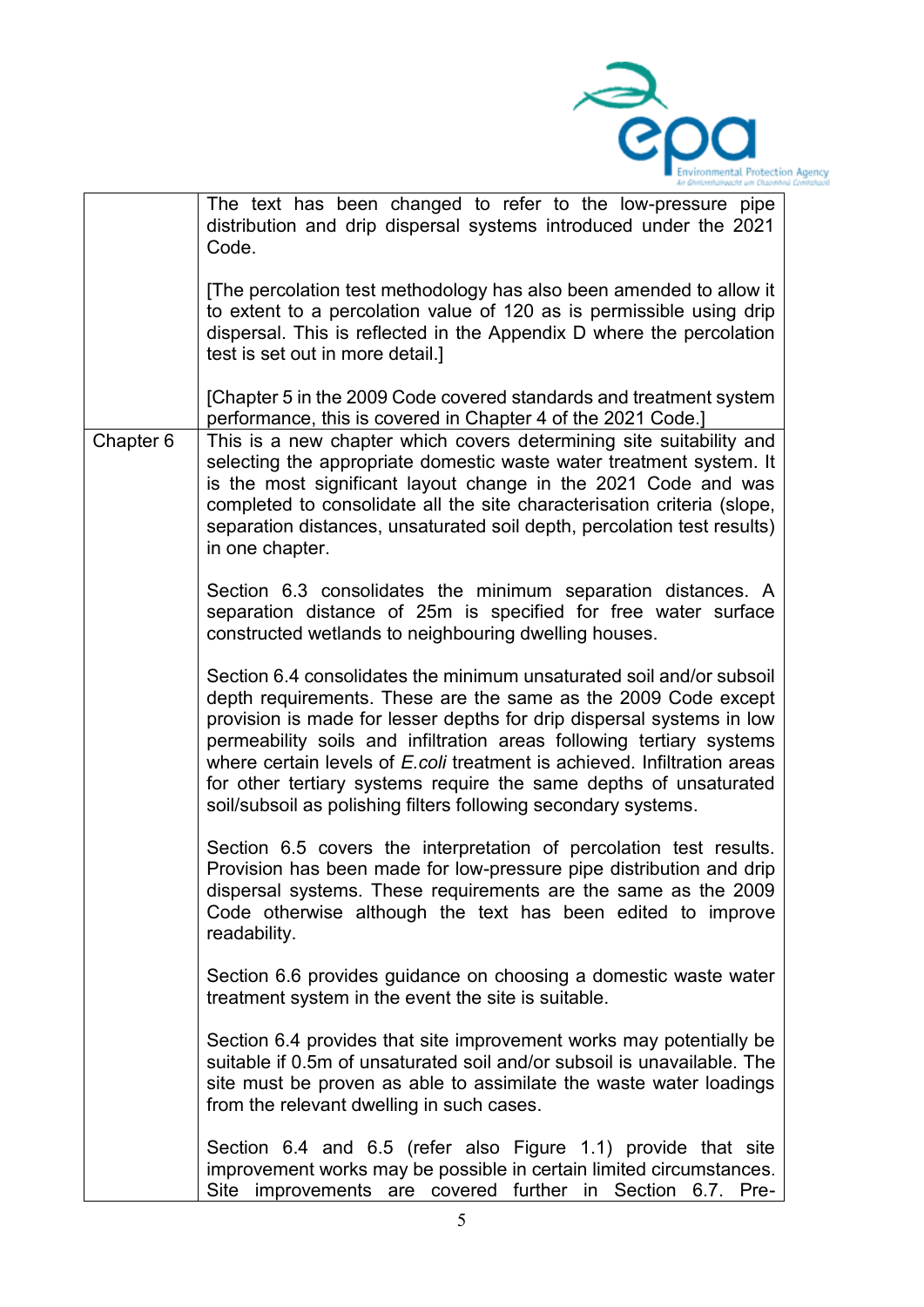

|           | la Ghalomhaireacht um Chaomha                                                                                                                                                                                                                                                                                                                                                                                                                                                                                                                                                                               |
|-----------|-------------------------------------------------------------------------------------------------------------------------------------------------------------------------------------------------------------------------------------------------------------------------------------------------------------------------------------------------------------------------------------------------------------------------------------------------------------------------------------------------------------------------------------------------------------------------------------------------------------|
|           | consultation with the Local Authority is recommended to determine<br>acceptability.                                                                                                                                                                                                                                                                                                                                                                                                                                                                                                                         |
|           | [Chapter 6 in the 2009 Code covered site characterisation, this is<br>covered in Chapters 5 and 6 of the 2021 Code]                                                                                                                                                                                                                                                                                                                                                                                                                                                                                         |
| Chapter 7 | Section 7.1: S.R. 66 requires that the septic tank nominal and usable<br>capacities are declared. The declared usable capacity of the septic<br>tank being installed on site must be no less than the calculated design<br>capacity. The text has been amended and table which referred to<br>nominal capacity has been removed to clarify.                                                                                                                                                                                                                                                                 |
|           | Section 7.2.3, Table 7.3: specifies 12-32 mm washed gravel or<br>broken stone aggregate.                                                                                                                                                                                                                                                                                                                                                                                                                                                                                                                    |
|           | Section 7.2.4 and Figure 7.4: The text and figure clarify that the top of<br>the trench gravel should not extend above ground level. Other criteria<br>such depth to bedrock/watertable, maximum slope and percolation<br>test range are covered in Chapter 6 so are not repeated in that section.                                                                                                                                                                                                                                                                                                          |
| Chapter 8 | The title has been changed to reflect the content and difference<br>between this and Chapter 9. This has no technical effect.                                                                                                                                                                                                                                                                                                                                                                                                                                                                               |
|           | Section 8.1.1: Soil filter systems are referred to as intermittent soil<br>filters to distinguish them from tertiary soil polishing filters (Section<br>$10.1$ ).                                                                                                                                                                                                                                                                                                                                                                                                                                           |
|           | Section 8.1.1, Table 8.1: Consolidates relevant soil<br>depth<br>requirements; specifies 12-32 mm washed gravel or broken stone for<br>the protection layer; the minimum diameter for infiltration laterals for<br>pumped systems is 25mm; the spacings between orifices range from<br>0.3 to 1m; specification is provided for infiltration laterals for gravity<br>distribution; specifies 12-32mm for washed gravel for the distribution<br>layer; specifies 12-32mm for washed durable gravel or stone if there<br>is an underdrain collection layer; zoning into at least two zones is<br>recommended. |
|           | Section 8.1.2: Sand filter systems are referred to as intermittent sand<br>filters to distinguish them from tertiary sand polishing filters (Section<br>$10.2.1$ ).                                                                                                                                                                                                                                                                                                                                                                                                                                         |
|           | Section 8.1.2, Table 8.2: Specifies minimum sand thickness for<br>stratified and monograde sand filters; specifies hydraulic loading for<br>the sand filter with underlying of off-set polishing filter loading to be<br>based on the relevant part of Section 10; specifies 12-32 mm washed<br>gravel or broken stone for the protection layer; the minimum diameter<br>for infiltration laterals is reduced to 25mm; the spacings between<br>orifices range from 0.3 to 1m; specifies 12-32mm for washed gravel                                                                                           |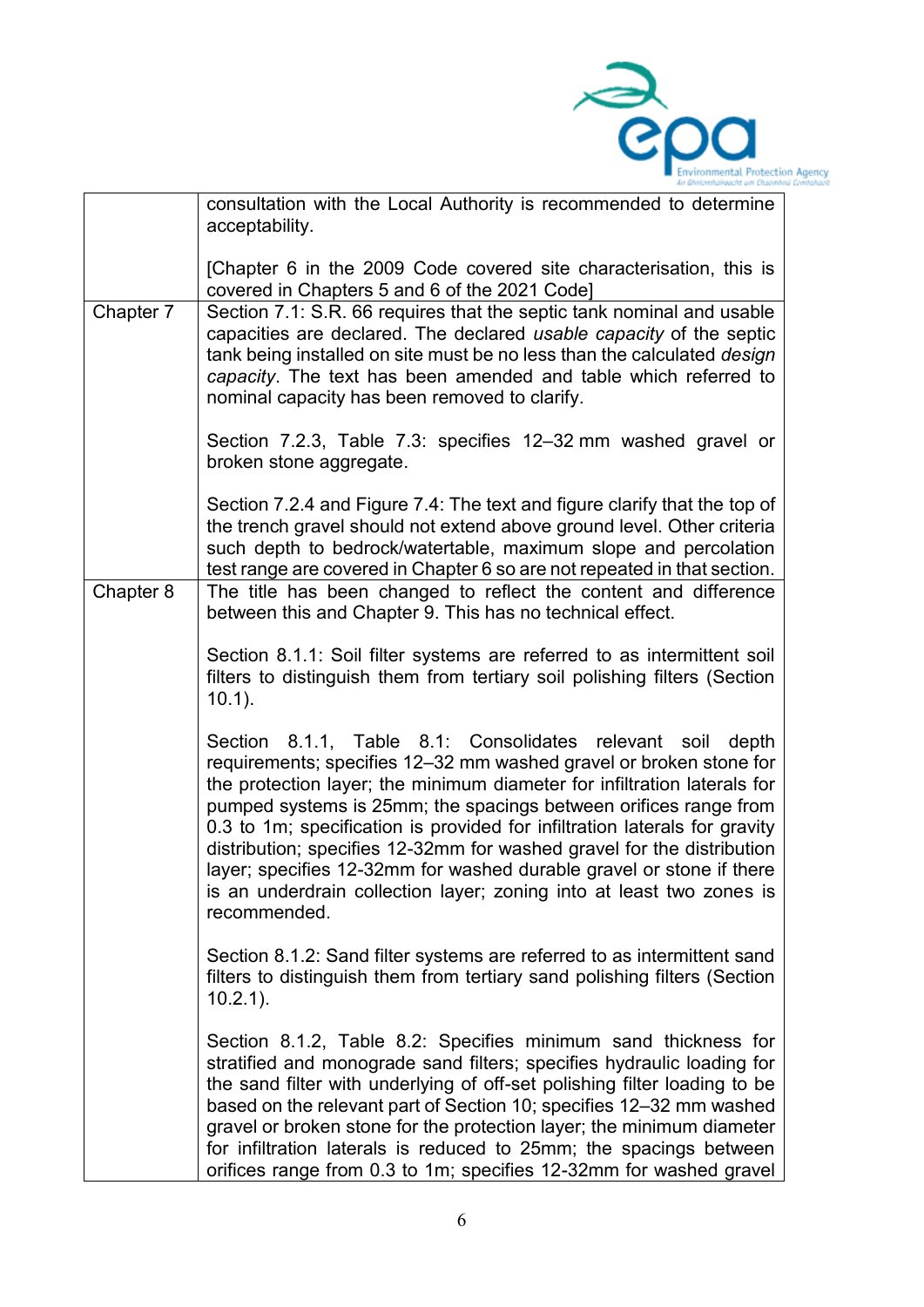

|            | n Ghniomhairpacht am Chaomh                                                                                                                                                                                                                                                                                              |
|------------|--------------------------------------------------------------------------------------------------------------------------------------------------------------------------------------------------------------------------------------------------------------------------------------------------------------------------|
|            | or broken stone for the distribution layer; specifies 12-32mm for<br>washed gravel or stone if there is an underdrain collection layer.                                                                                                                                                                                  |
|            | Section 8.1.2, Figure 8.4: Infiltration lateral is shown at 25mm<br>diameter.                                                                                                                                                                                                                                            |
|            | [Section 8.4 of the 2009 Code covered mounded intermittent filter<br>systems. Section 6.4 of the 2021 Code provides for raised<br>infiltration/treatment areas in certain circumstances and these are<br>covered in 8.1.1, 8.1.2 and 11.5]                                                                               |
|            | Section 8.1.3: The areas required for vertical flow reed beds have<br>been amended to 4 $m2$ per population equivalent.                                                                                                                                                                                                  |
|            | Section 8.1.7: Access to free water surface constructed wetlands is<br>required to be controlled by fencing to the given specification. They<br>are required to be located as far from dwellings as possible (see also<br>table $6.2$ ).                                                                                 |
|            | Section 8.2.1 refers to Section 10 for details of discharge options from<br>peat media filters.                                                                                                                                                                                                                          |
|            | Section 8.2.2 covers coconut husk media filters.                                                                                                                                                                                                                                                                         |
|            | Section 8.3 covers willow bed evapotranspiration systems.                                                                                                                                                                                                                                                                |
| Chapter 9  | The title has been changed to reflect the content and difference<br>between this and Chapter 8. This has no technical effect.                                                                                                                                                                                            |
|            | [Section 9.6 of the 2009 Code covered media filter systems. These<br>are covered in Section 8.2 of the 2021 Code]                                                                                                                                                                                                        |
| Chapter 10 | The title has been changed. This has no technical effect.                                                                                                                                                                                                                                                                |
|            | The chapter has been dived into:<br>tertiary soil polishing filters (10.1) for treatment and disposal of<br>secondary effluent to ground;<br>tertiary treatment systems (10.2) where there is an additional<br>treatment module (after the secondary treatment system)<br>which then discharges to an infiltration area. |
|            | Section 10.1 introduces low-pressure pipe distribution and drip<br>dispersal systems.                                                                                                                                                                                                                                    |
|            | Section 10.1 requires that the minimum depth between the base of<br>the distribution gravel and the bedrock and the water table for<br>infiltration areas following tertiary systems is as specified in Table 6.3.                                                                                                       |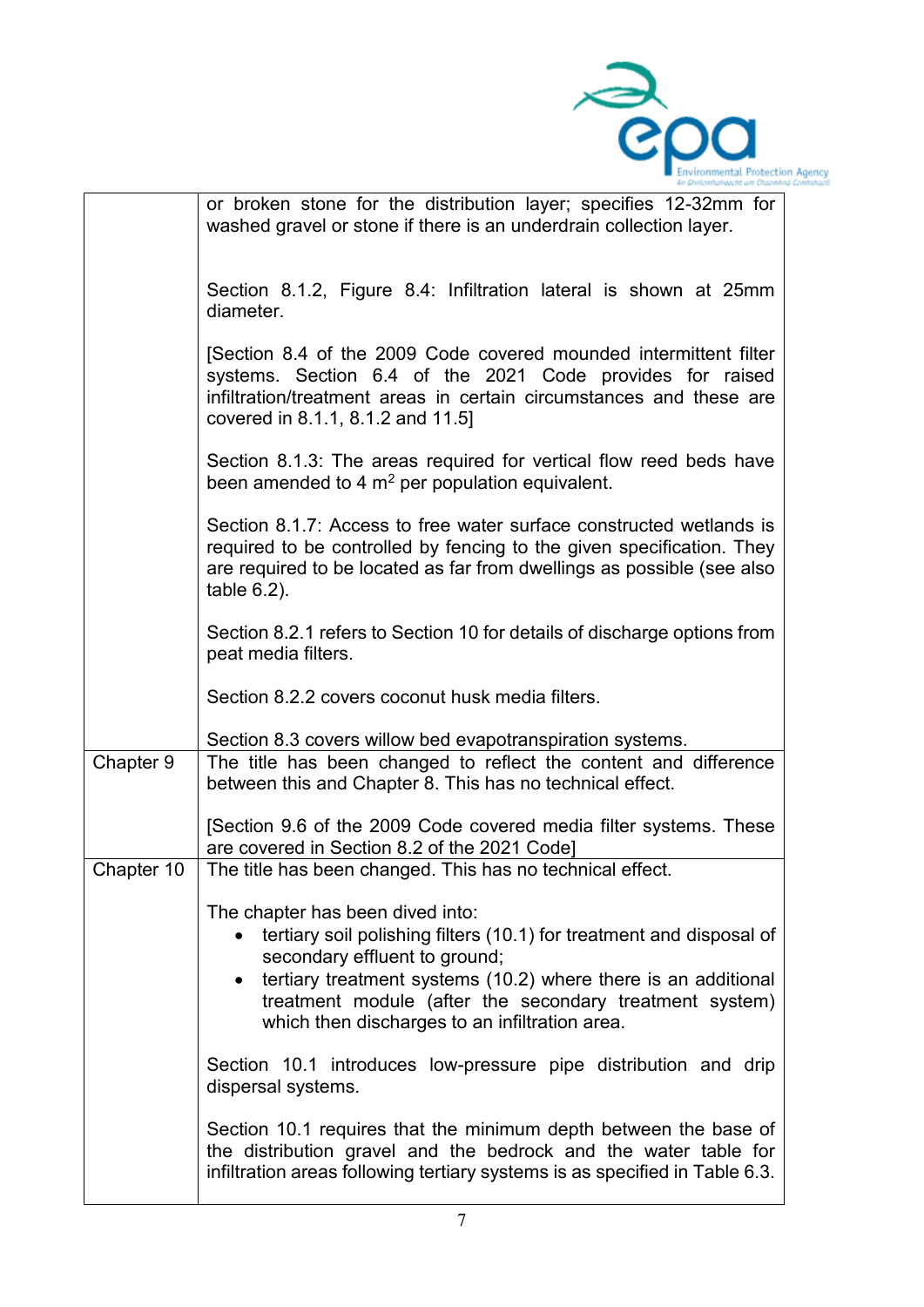

|            | la Ghaiceahaireacht um Chaoml                                                                                                                                                                                                                                                                                                                                                                                                                                                                                                                                                                                                                                                                                                                                                                                  |
|------------|----------------------------------------------------------------------------------------------------------------------------------------------------------------------------------------------------------------------------------------------------------------------------------------------------------------------------------------------------------------------------------------------------------------------------------------------------------------------------------------------------------------------------------------------------------------------------------------------------------------------------------------------------------------------------------------------------------------------------------------------------------------------------------------------------------------|
|            | Table 10.1 specifies the infiltration/treatment area and trench length<br>for the four soil polishing filter options and infiltration areas following<br>tertiary systems. This involves a number of changes:<br>The table is on a PE basis rather than 5 PE in the 2009 Code.<br>Area or trench length is specified. Loading is not provided but<br>can be calculated.<br>The trench length required for option 3 in the 41-50 PV range<br>has been amended.<br>Low-pressure pipe distribution and drip dispersal systems are<br>covered with two new percolation bands as necessary.<br>Tertiary infiltration areas are covered. These were not specified<br>in the 2009 Code. Guidance was provided in 2012. The<br>specification in the 2021 Code are half of a soil polishing filter<br>(option 1 and 2). |
|            | Section 10.2.2: The areas required for vertical flow reed beds have<br>been amended to 2 $m^2$ per population equivalent.                                                                                                                                                                                                                                                                                                                                                                                                                                                                                                                                                                                                                                                                                      |
|            | [Section 10.3 of the 2009 Code covered packaged tertiary treatment<br>systems. These are covered in Section 10.2 of the 2021 Code]                                                                                                                                                                                                                                                                                                                                                                                                                                                                                                                                                                                                                                                                             |
| Chapter 11 | There have been some changes to the layout and references to<br>legislation and standards have been bought up to date.                                                                                                                                                                                                                                                                                                                                                                                                                                                                                                                                                                                                                                                                                         |
|            | Section 11.3: The maximum number of outlet pipes from any<br>distribution device is six.                                                                                                                                                                                                                                                                                                                                                                                                                                                                                                                                                                                                                                                                                                                       |
|            | Section 11.5 covers low-pressure pipe distribution and drip dispersal<br>systems.                                                                                                                                                                                                                                                                                                                                                                                                                                                                                                                                                                                                                                                                                                                              |
| Chapter 12 | Section 12.1. sets out the legal requirements that came into effect<br>under the Water Services Act and Regulations in 2012/13. Section<br>12.2 provides supporting guidance.                                                                                                                                                                                                                                                                                                                                                                                                                                                                                                                                                                                                                                  |
|            | Section 12.2.2 provides new guidance on determining septic tank<br>desludging frequency based on tank size and number of house<br>occupants.                                                                                                                                                                                                                                                                                                                                                                                                                                                                                                                                                                                                                                                                   |
|            | Section 12.2.3 refers to the requirement on the owner to keep<br>evidence/receipt of desludging for five years.                                                                                                                                                                                                                                                                                                                                                                                                                                                                                                                                                                                                                                                                                                |
| Appendices | There have been several changes to the appendices:                                                                                                                                                                                                                                                                                                                                                                                                                                                                                                                                                                                                                                                                                                                                                             |
|            | Appendix A in the 2021 Code is the Site Characterisation Form<br>which was in Annex C of the 2009 Code.<br>Appendix B of the 2021 Code covers Plants Indicative of<br>Drainage which was in Annex C of the 2009 Code.<br>Appendix C of the 2021 Code is the Subsoil Classification Flow<br>Chart which was in Annex C of the 2009 Code.                                                                                                                                                                                                                                                                                                                                                                                                                                                                        |